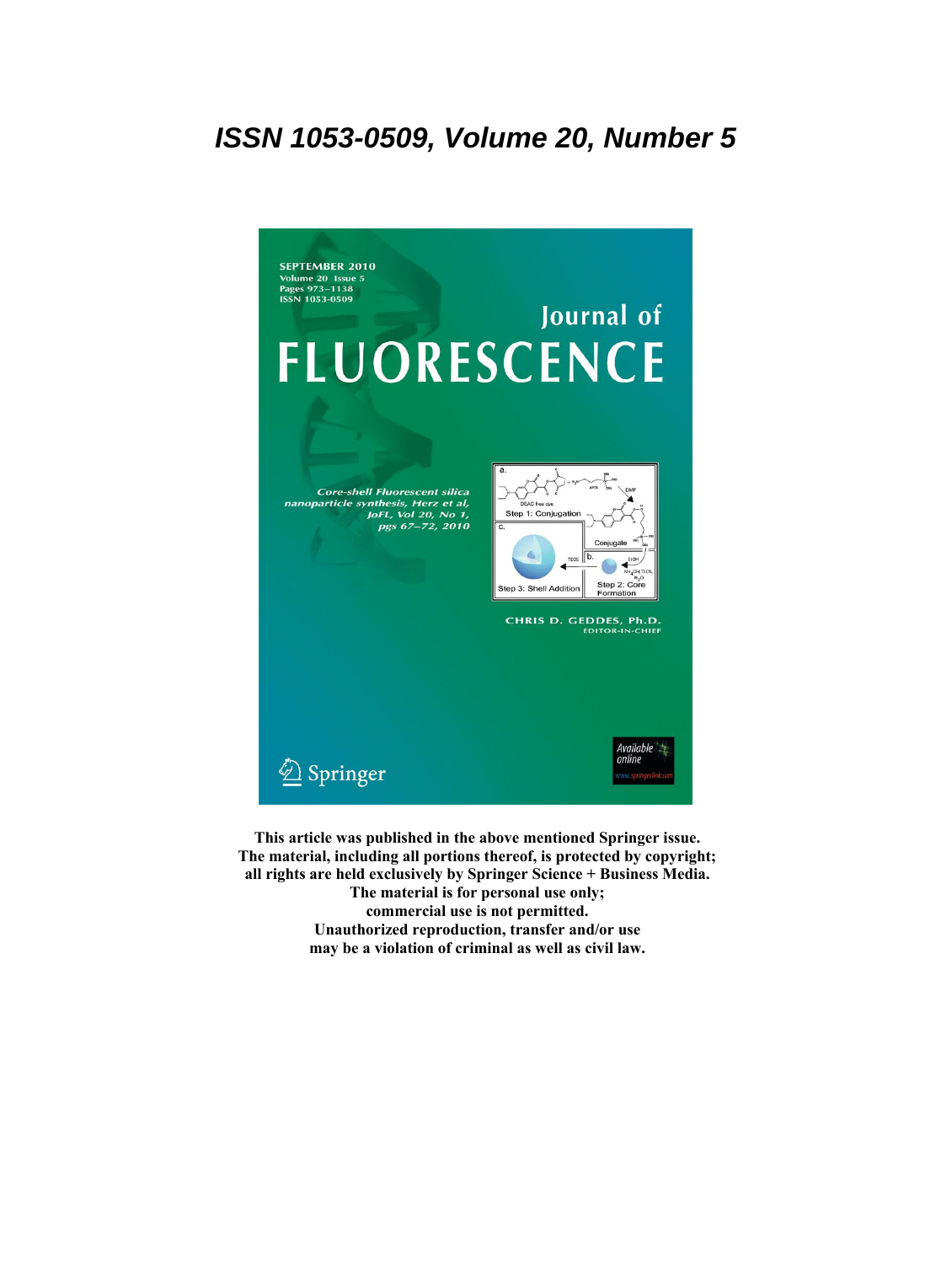ORIGINAL PAPER

# Fluorescent Triphenyl Substituted Maleimide Derivatives: Synthesis, Spectroscopy and Quantum Chemical Calculations

Hui-ding Xie  $\cdot$  Louisa A. Ho  $\cdot$  Michael S. Truelove  $\cdot$ Ben Corry · Scott G. Stewart

Received: 3 November 2009 / Accepted: 29 March 2010 / Published online: 15 April 2010  $©$  Springer Science+Business Media, LLC 2010

Abstract In this paper we describe a semi-empirical quantum method for predicting the wavelength of maximum fluorescence excitation and emission for several known and new maleimide derivatives. All new maleimides, containing a N-Benzyl attachment, were successfully synthesised via a tandem Suzuki reaction with aryl boronic acids containing either an electron donating, electron withdrawing functional groups. Absorption and emission spectra calculated using the semi-empirical AM1 method with excited state ZINDO calculations proved more reliable than either Hartree-Fock Configuration interaction or time dependent density functional methods. Calculated absorption and emission wavelengths were compared with 26 experimental spectra from known or newly synthesised maleimides and found to have provide reasonable predictions, with an average deviation of less the 6% for absorption maxima and less than 4% for emission peaks. The described method provides a strong benchmark for the accuracy that can be expected from theoretical predictions of fluorescence spectra.

Keywords Maleimide . Quantum chemistry . Semi-empirical calculation . Fluorescence . Synthesis

H.-d. Xie

Department of Chemistry, Kunming Medical College, Kunming 650031, China

L. A. Ho  $\cdot$  M. S. Truelove  $\cdot$  B. Corry ( $\boxtimes$ )  $\cdot$  S. G. Stewart School of Biomedical, Biomolecular and Chemical Sciences, The University of Western Australia, Crawley 6009, Australia e-mail: ben.corry@uwa.edu.au

### Introduction

The design and synthesis of new fluorescent molecules is of continuing interest for both understanding the fundamental electronic structure of molecules as well as for many applications in research and industry. Fluorescent dyes have found an enormous number of applications in chemical and biological research, where they can be used for fluorometric detection in high performance liquid chromatography [\[1](#page-8-0), [2\]](#page-8-0), in microscopy and spectrometry to isolate the location of organelles or proteins [\[3](#page-8-0), [4\]](#page-8-0), detect electrical or chemical changes in the environment [[5](#page-8-0)] or to isolate protein interactions or conformational changes [[6](#page-8-0)]. To this end, fluorophores linked to unsubstituted maleimides are often used as thiol reactive probes [[7,](#page-8-0) [8](#page-8-0)]. Substituted maleimides which have extended conjugation compounds, sometimes naturally occurring, which recently have been shown to inhibit protein kinase C [\[9](#page-8-0)].

The ability to design new fluorescent molecules in silico before chemical synthesis can expedite the process of constructing dyes with desired properties. Although the effect of the chemical structure on the fluorescent characteristics of the molecules has been studied numerous times [\[10](#page-8-0)–[25](#page-9-0)] there is no simple strategy available for accurately predicting these characteristics directly from the molecular structure. From an experimental perspective, reported trends suggest adding electron donating groups to aromatic compounds increases the absorption maximum is as expected. More specifically, reports indicate the addition of a dimethyl amino group  $-N(CH_3)_2$  to an a aromatic ring increases the wavelength of the maximum in fluorescence intensity, while groups such as methoxy and hydroxyl have more moderate influences. For fluorescence emission spectra it is regularly reported that the addition of an electron donating group increases the wavelength of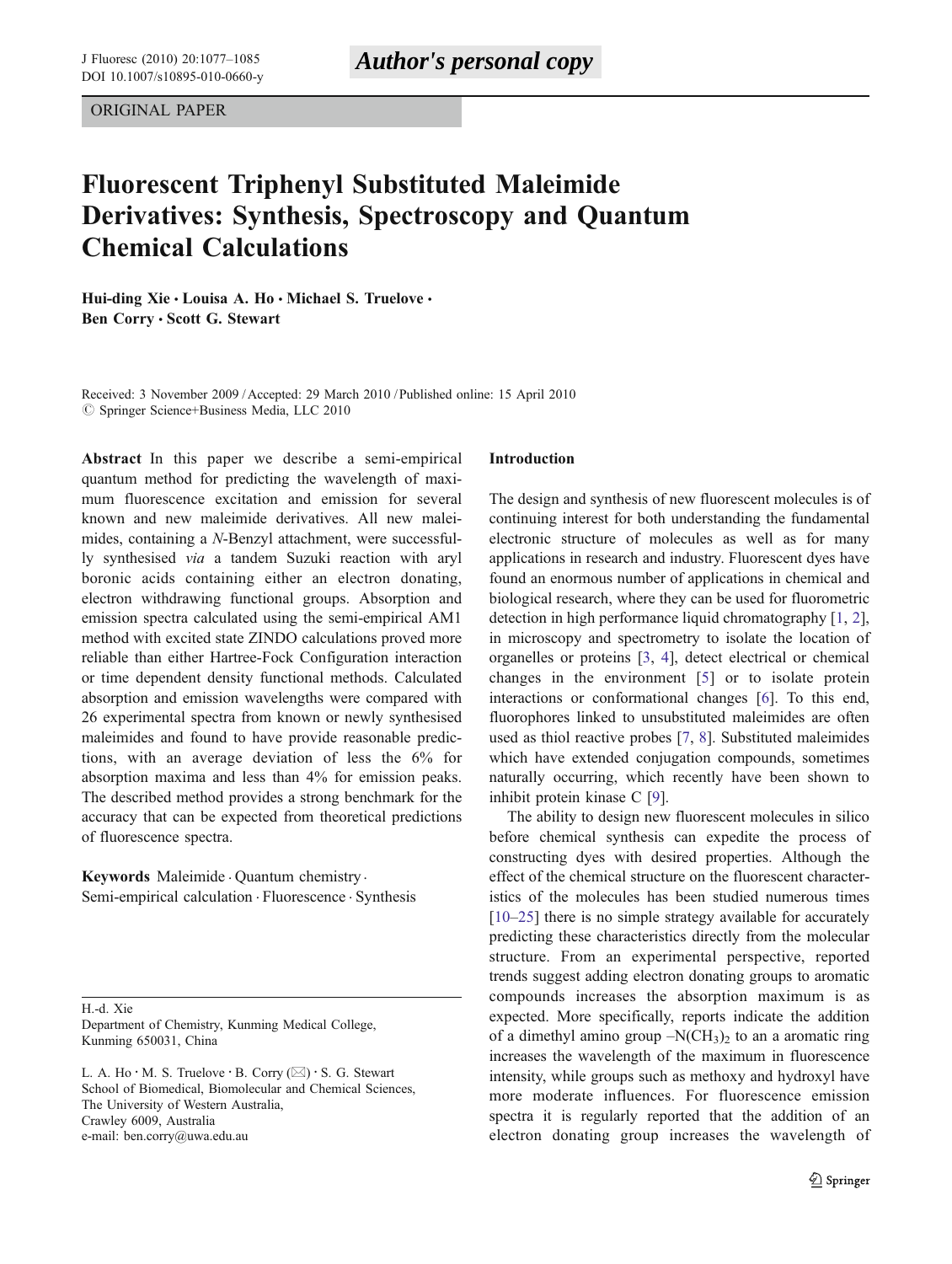

<span id="page-2-0"></span>

emission. Other studies report that adding electron withdrawing groups, and thus normally conjugation, has a stronger influence on the fluorescence quantum yield, however differences between the type of electron withdrawing functional groups and the excitation and emission maximum varies remarkably [[13](#page-8-0)–[15\]](#page-8-0).

As excitation and emission spectra are determined by the electronic energy levels of the molecules, the prediction of accurate fluorescent properties requires accurate electronic structures to be determined. To avoid prohibitive computational demands, such calculations are often done with Hartree–Fock theory (HF), time dependent density functional theory (TDDFT) or semiempirical methods [\[17](#page-8-0)]. It is still not clear, however, how accurately each of these approaches can reproduce observed spectra. Semiempirical approaches are the least time consuming and have recently given promising results for maleimide derivatives [[18,](#page-8-0) [19\]](#page-8-0) in addition to many other molecules including porphyrins [\[20](#page-8-0)] and benzofurazans. However, recent improvements in computational power has meant that other approaches are feasible, and TDDFT [[21](#page-8-0)–[24\]](#page-8-0) and ab-initio configuration interaction [[25\]](#page-9-0) approaches have had success in some cases. To help understand the limitations of the methods, we calculate spectra for well characterized AlexaFluor dyes, as well as a maleimide derivative with each of these approaches. We also test the accuracy of less computationally demanding semiempirical AM1/ZINDO approach across all six new maleimide derivatives as well as nineteen previously synthesized molecules [[26\]](#page-9-0) to gain an appreciation of the uncertainty in such calculations.

## **Methods**

#### Synthesis

The synthesis of symmetric bis-aryl maleimides has been explored by several synthetic groups including ours [[26,](#page-9-0) [27\]](#page-9-0). Our synthetic plan was devised on previous work within this group and others involving the cross coupling of halogenated phthalimides [\[28](#page-9-0)–[30](#page-9-0)]. Treatment of the commercially available 2,3-dichloromaleic anhydride (1) with benzylamine furnished the protected maleimide 2 in excellent yield (81%). Subjecting this compound to a tandem Suzuki cross coupling reaction afforded the bisaryl compound in a range of yields, depending on the parasubstituted R group. The two catalytic conditions, deemed most reliable in the tandem reaction, were  $PdCl<sub>2</sub>(dppf)$ , NaOH, phenylboronic acid (2.5 equiv) and a method applying an in situ formation of Pd(dppf) through  $Pd_2(dba)$ <sub>3</sub>. Although it was assumed that yields could have been improved by changing the substrate 2 to the diiodo precursor it was not considered necessary for this physical characteristic study [[29](#page-9-0)–[31\]](#page-9-0). The resulting arylated compounds were purified under standard chromatography conditions (Scheme 1).

### Calculations

Unless stated elsewhere, absorption and emission spectra were calculated using semi-empirical quantum chemical methods with HyperChem7.5. To calculate absorption spectra, the molecules were first geometrically optimised using the semi-empirical AM1 method [\[32](#page-9-0)] (RMS gradient was set to 0.01). Once this was done, a single point excited state calculation was made using the ground state geometry using the ZINDO/S method [\[33](#page-9-0), [34\]](#page-9-0). To calculate the emission spectrum the molecules geometry optimisation was made in the excited state using the ZINDO/l method [\[35](#page-9-0)] (RMS gradient was set to 0.1), with the aim of simulating internal conversion without any emission. After the optimization was completed, the semi-empirical method was set back to ZINDO/S for single-point energy calculation. An emission spectrum was generated when the singlepoint energy calculation was completed.

Table 1 Comparison of calculation methods. Wavelength of maximum absorbance calculated by three different methods for three compounds are shown along with the associated experimental value

|                         | AM1-ZINDO HF-CIS |                                         | <b>TDDFT</b> | Experimental<br>data |
|-------------------------|------------------|-----------------------------------------|--------------|----------------------|
| $\overline{\mathbf{4}}$ |                  | 374.1 (0.479) 255.1(0.429) 371.0(0.141) |              | 350                  |
| 23                      |                  | 434.9 (0.530) 265.8(0.451) 404.5(0.059) |              | 448                  |
| AF488                   | 444.4(0.651)     | 319                                     | 666          | 493                  |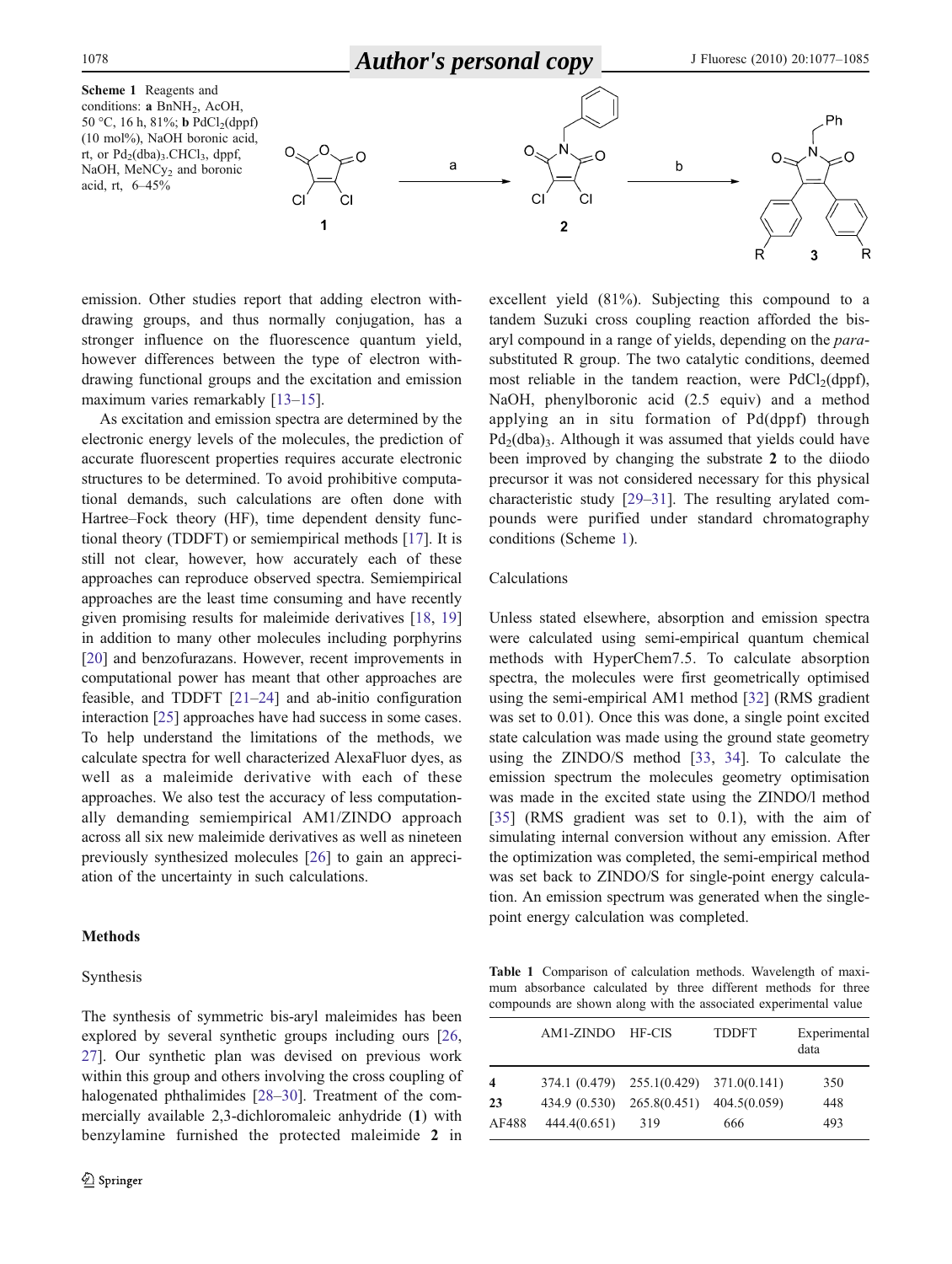# <span id="page-3-0"></span>J Fluoresc (2010) 20:1077–<sup>1085</sup> <sup>1079</sup> *Author's personal copy*

For comparison, some additional calculations were made using Hartree–Fock Configuration interaction (singles) (HF-CIS) [[36](#page-9-0)] and time dependent density functional theory (TD-DFT) using the B3LYP functional as described in the results. Similar results were obtained using a range of basis sets, however, all results shown employ 6–31G\*. All ab initio and DFT calculations were made using Gaussian03 [[37](#page-9-0)].

Experimentally, the fluorescence spectra were all determined in hexane, except for compound 23 where dichloromethane was used for solubility purposes. A consistent choice of solvent is paramount considering reports that fluorescence is highly dependent on solvent polarity. A low solvent with low dielectric constant was chosen for the best comparison with gas phase theoretical calculations.

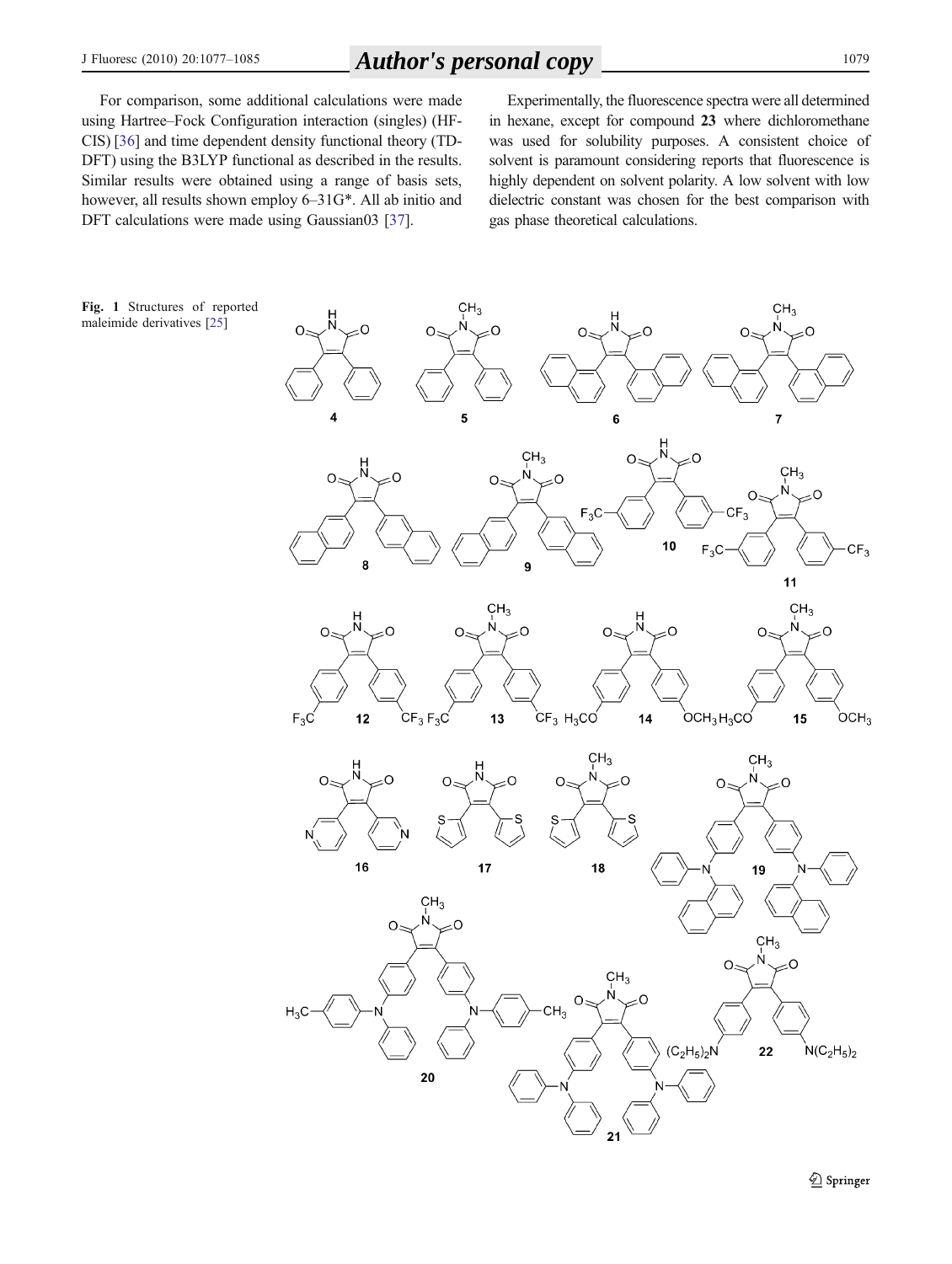## Results

# Assessing calculation accuracy

To determine the most appropriate method to use for calculating the fluorescent properties of the compounds, we calculated the absorbance properties of two of the maleimide derivatives and one well known organic dye using semiempirical AM1, HF-CIS and TDDFT methods as shown in Table [1](#page-2-0). In all cases, the wavelength of maximum absorption determined using the HF-CIS method was found to be well below the expected value. Altering the basis set (up to  $6-311++G^{**}$ ) had little influence on the results suggesting a systematic failure of the approach. Results from TDDFT were more varied, but proved extremely poor for the Alexafluor dye. Again, altering the basis set had little effect. Surprisingly, results from TD-HF theory were much better for AF488 (345 nm) than the equivalent B3LYP result. Semi-empirical calculations appeared more reliable and were utilised for the remainder of the calculations described.

To gain an appreciation of the reliability of the semiempirical calculations, absorption and emission wavelengths were determined for 19 maleimide derivatives (Fig. [1](#page-3-0)) that have been previously characterised as shown in Table 2 arranged according to increasing wavelength of absorption (Fig. [2\)](#page-5-0).

In general, the increase in the wavelength of the excitation and emission maxima with the addition of electron donating groups such as  $-Me$  and  $-NR<sub>2</sub>$  is shown, as highlighted in the differences in compound 4 in comparison to derivatives 14 and 22. Similarly, the addition of heteroatoms (compounds 16 and 17) and additional conjugation (compounds 6 and 7) has the same effect in the system. In the last instance electron withdrawing groups which do not extend the conjugated system (i.e. compound 13) have the opposite effect to their electron donating counterparts and decrease both excitation and emission wavelengths. In each of these cases the theoretical calculations have been able to predict these changes accurately [[38](#page-9-0), [39](#page-9-0)].

The results, presented graphically in 2, highlight the broad level of consistency obtained between the calculated and experimentally determined values. An obvious trend is apparent in the predicted excitation peaks, with the wavelengths being overestimated for compounds absorbing at short wavelengths and underestimated for those absorbing at long wavelengths. While we are not clear as to the origins of this trend, it may be related to the parameterisation of the semiempirical calculations performing less well for molecules with non-local valence electrons. A similar level of agreement is seen in the emission wavelengths as for excitation, but no systematic differences with the experimental data is seen.

Table 2 Calculated (in vacuo) and experimental data [[25](#page-9-0)] (in hexane) wavelengths of maximum absorption and emission of known maleimide derivatives. Calculated oscillator strengths are shown in parentheses

| Compound | $\lambda_{\text{max}}^{\text{abs}}$ (nm) calculated | $\lambda_{\max}^{\text{abs}}(nm)$<br>experimental | Dev. $(\%)$ | $\lambda_{\text{max}}^{\text{em}}$ (nm) calculated | $\lambda_{\max}^{em}(nm)$<br>experimental | Dev. $(\%)$ |
|----------|-----------------------------------------------------|---------------------------------------------------|-------------|----------------------------------------------------|-------------------------------------------|-------------|
| 4        | 374.1 (0.479)                                       | 350                                               | 6.89        | 473.1 (0.457)                                      | 471                                       | 0.45        |
| 5        | 377.5 (0.413)                                       | 361                                               | 4.57        | 482.2 (0.314)                                      | 490                                       | $-1.59$     |
| 6        | 361.9 (0.290)                                       | 373                                               | $-2.98$     | 465.4(0.251)                                       | 497                                       | $-6.36$     |
| 7        | 360.4 (0.288)                                       | 377                                               | $-4.40$     | 460.5 (0.268)                                      | 507                                       | $-9.17$     |
| 8        | 400.1 (0.573)                                       | 391                                               | 2.33        | 525.4 (0.612)                                      | 488                                       | 7.66        |
| 9        | 402.2 (0.550)                                       | 395                                               | 1.82        | 509.7 (0.562)                                      | 499                                       | 2.14        |
| 10       | 361.2 (0.515)                                       | 339                                               | 6.55        | 447.4 (0.480)                                      | 460                                       | $-2.74$     |
| 11       | 364.9 (0.388)                                       | 352                                               | 3.66        | 455.1 (0.312)                                      | 477                                       | $-4.59$     |
| 12       | 361.4 (0.519)                                       | 339                                               | 6.61        | 449.2 (0.484)                                      | 459                                       | $-2.14$     |
| 13       | 366.4 (0.408)                                       | 350                                               | 4.69        | 464.4 (0.322)                                      | 475                                       | $-2.23$     |
| 14       | 396.6 (0.515)                                       | 387                                               | 2.48        | 507.3 (0.523)                                      | 506                                       | 0.26        |
| 15       | 397.8 (0.479)                                       | 399                                               | $-0.30$     | 512.0 (0.421)                                      | 518                                       | $-1.16$     |
| 16       | 375.8 (0.572)                                       | 340                                               | 10.53       | 461.1(0.532)                                       | 464                                       | $-0.63$     |
| 17       | 449.2 (0.896)                                       | 414                                               | 8.50        | 526.2 (0.939)                                      | 514                                       | 2.37        |
| 18       | 448.7 (0.798)                                       | 423                                               | 6.08        | 548.1 (0.652)                                      | 530                                       | 3.42        |
| 19       | 428.2 (0.614)                                       | 474                                               | $-9.66$     | 596.0 (0.670)                                      | 572                                       | 4.20        |
| 20       | 441.0 (0.560)                                       | 476                                               | $-7.35$     | 581.7 (0.620)                                      | 575                                       | 1.17        |
| 21       | 437.7 (0.585)                                       | 480                                               | $-8.81$     | 580.4 (0.690)                                      | 581                                       | $-0.10$     |
| 22       | 418.6 (0.507)                                       | 481                                               | $-12.97$    | 553.7 (0.550)                                      | 581                                       | $-4.70$     |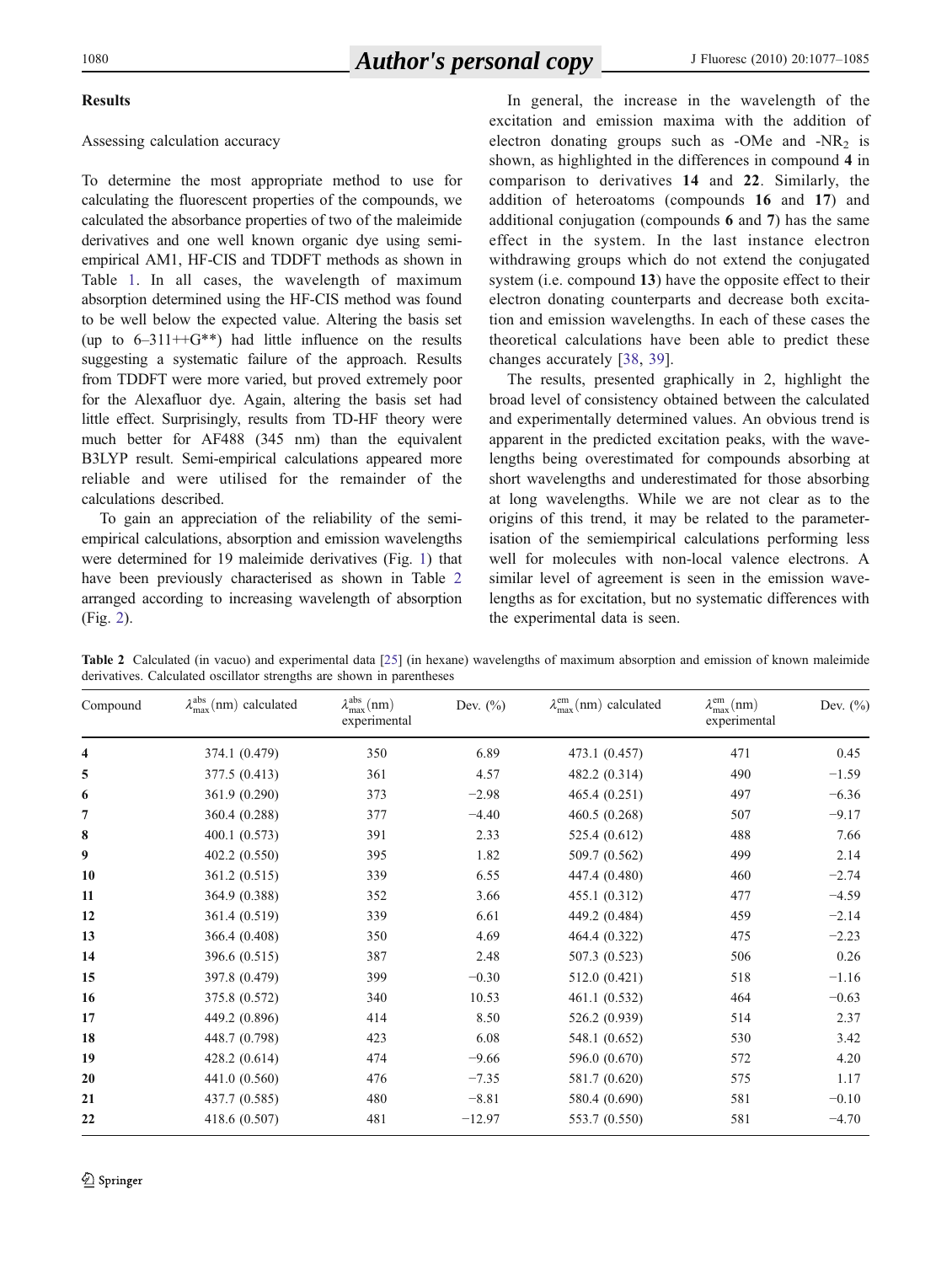<span id="page-5-0"></span>

Fig. 2 Tests of calculation accuracy. Calculated wavelengths of maximum excitation (a) and emission (b) are plotted against experimental data for the six new compounds described here as well as the 19 previously reported maleimide derivatives

Excitation and emission spectra of new compounds

In the newly synthesised N-Benzyl maleimides (23–28) Fig. [3](#page-6-0), the inclusion of electron donating substituents such as -NMe2, -OiPr, -OH (compound 24, 27 and 28 respectively), greatly increases the wavelength of both the absorbance and emission maximum spectra experimentally when compared to 25 (see Fig. [4](#page-7-0) and Table [3\)](#page-7-0), however, the inclusion of the carbonyl moiety has little effect. Such shifts in the wavelengths of the maxima are also observed in work by Hirano on electronic effects in coelenteramide analogues. In most cases these effects are predicted in the semiempirical quantum calculations with reasonable accuracy, however, the error associated with the absorbance spectra of compound 24 is larger. In the case of the thiophene heterocyclic attachment (compound 23) and the electron withdrawing acyl derivative (compound 27) the experimental and calculated values are similar with a slightly larger

deviation in the wavelength of maximum emission (−3.9 and −6.9% respectively). Again a trend is apparent in the predicted excitation peaks, with the wavelengths being overestimated for compounds absorbing at short wavelengths (c.a 340–370  $\lambda$  max i.e. compounds 25 and 27) and underestimated for those absorbing at long wavelengths (i.e. compound 23 and 24, 27 and 28). However, in the fluorescence emission series the calculated values tended to be under estimated in each of the N-benzylated cases.

### **Conclusions**

In summary, this paper has compared experimental fluorescence data from known and new maleimide compounds with predicted data. Semi-empirical quantum AM1 method with excited state ZINDO calculations were used for predicting the wavelength of the maximum fluorescence excitation and emission. Calculated absorption and emission wavelengths were within an average deviation of less the 6% for absorption maxima and less than 4% for emission peaks. All new maleimides were successfully synthesised via a tandem Suzuki reaction. We expect the described method considering its accuracy can be used for future theoretical predictions of fluorescence spectra.

### Experimental

Nuclear Magnetic Resonance (NMR) spectra were recorded on a Bruker ARX 300 ( ${}^{1}$ H at 300.14 MHz and  ${}^{13}$ C at 75.47 MHz), Bruker AV 500 ( ${}^{1}$ H at 500.13 MHz and  ${}^{13}$ C at 125.8 MHz), Varian 400 ( $^{1}$ H at 399.86 and  $^{13}$ C at 100.54 MHz) or a Bruker AV 600 ( $^{1}$ H at 600.13 MHz and <sup>13</sup>C at 150.90 MHz) spectrometer at 25 °C. <sup>1</sup>H and <sup>13</sup>C spectra were referenced to the residual (partially) undeuterated solvents. Infrared (IR) spectra were recorded with a PerkinElmer Spectrum One Spectrometer FT-IR spectrometer. Samples were analysed as thin films on NaCl discs. Mass Spectra were collected using electron impact ionisation (EI-MS) on a VG AutoSpec. EI-HRMS was performed with a resolution of approximately 10,000. All air and/or moisture sensitive reactions were performed in flame dried glassware under an argon atmosphere. All solvents were distilled prior to use, and if used in air and/or moisture sensitive reactions, were degassed. Anhydrous solvents were obtained by distillation from the appropriate drying agent. Thin layer chromatography (TLC) was performed on Merck silica gel 60  $F_{254}$ , pre-coated aluminium sheets. Visualisation of developed plates was achieved through the use of a 254 nm or 365 nm UV lamp. Column chromatography was performed using silica gel 60 (0.063–0.200 mm) as supplied by Merck with the eluents indicated. Starting materials and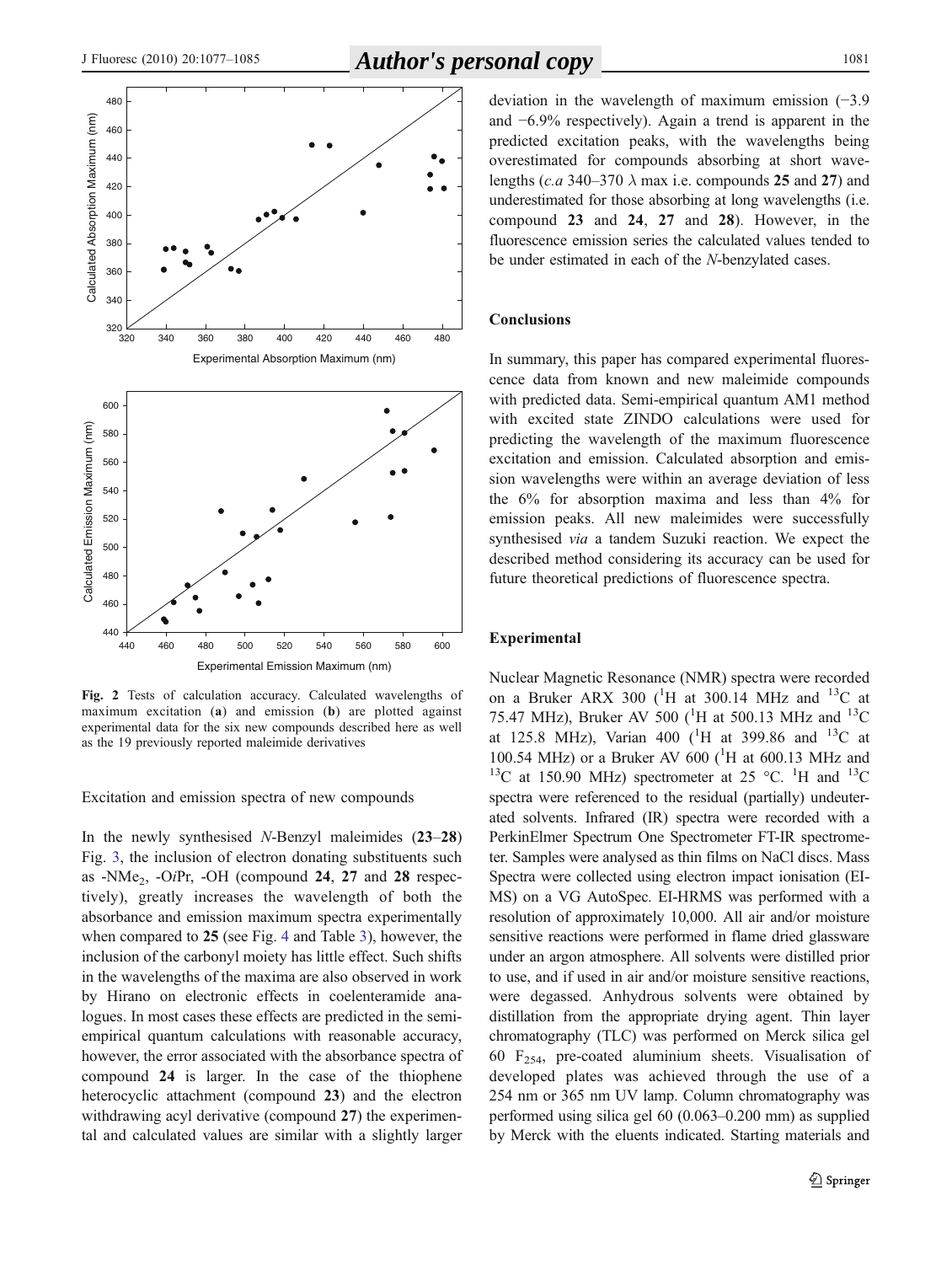<span id="page-6-0"></span>1082 **Author's personal copy** J Fluoresc (2010) 20:1077-1085





reagents were generally available from Sigma–Aldrich or Fluka.

1-Benzyl-3,4-di-thiophen-2-yl-pyrrole-2,5-dione (23) 1,1′- Bis(diphenylphosphino)ferrocene, (134 mg, 0.24 mmol) was added in one portion to a magnetically stirred solution of  $Pd(OAc)$  (56 mg, 0.24 mmol) in dry THF (3 mL). The ensuing mixture was stirred for approximately 30 min before being treated with 3,4-dichloromaleimide 2 (281 mg, 1.1 mmol) in one portion and stirred at room temperature for 15 min. 4,4,5,5-Tetramethyl-2-thiophen-2-yl-[1,3,2] dioxaborolane (500 mg, 2.4 mmol) and NaOH (97, 2.4 mmol) were then added in one portion to the reaction mixture. The ensuing solution was then stirred at 46 °C for 16 h. Subjection of the crude material to flash column chromatography (1:19 EtOAc/hexane) afforded the disubsituted maleimide 20 (116 mg, 30%) as an orange solid. M.p 130–132 °C; <sup>1</sup>H NMR (300 MHz, CDCl<sub>3</sub>):  $\delta$ =7.82 (dd, J=1.2, 3.9 Hz, 2H, ArH), 7.57 (dd, J=1.2, 5.1 Hz, 2H, ArH), 7.46–7.42 (m, 2H, ArH), 7.37–7.28 (m, 3H, ArH), 7.12 (dd,  $J=3.6$ , 5.1 Hz, 2H, ArH), 4.79 (s, 2H); <sup>13</sup>C NMR (100.5 MHz, CDCl<sub>3</sub>): 170.0 (C=O), 136.3, 131.5, 131.1, 129.8, 128.9, 128.8, 128.1, 127.7, 42.3 (CH2Ph); IR (neat)  $v_{\text{max}}$  (cm<sup>-1</sup>): 2,925, 1,765, 1,700 (C=O), 1,432, 1,401, 699; EI-MS  $m/z$  (relative intensity): 351 (100, [M]<sup>+</sup>), 323 (13), 246 (12), 191 (15), 190 (38); EI-HRMS calcd for  $C_{19}H_{13}NO_2S_2$ : 351.0388, found: 351.0386.

1-benzyl-3,4-bis(4-(dimethylamino)phenyl)-1H-pyrrole-2,5 dione (24) 3,4-Dichloromaleimide 2 (400 mg, 1.6 mmol),  $PdCl<sub>2</sub>(dppf).CH<sub>2</sub>Cl<sub>2</sub>$  (127 mg, 0.16 mmol), 4-(N,N-dimethylamino)phenyl boronic acid (pinacol ester, 964 mg, 3.9 mmol), NaOH (187 mg, 4.7 mmol, in 0.5 mL water) in THF (5 mL) was degassed using the freeze pump thaw method. The mixture was heated to 45 °C and left to stir for 16 h. The crude mixture was fused to silica and passed through a plug of coarse silica with 1:1 ethyl acetate/ hexane. The filtrate was again fused to silica and subjected to column chromatography eluting with  $(1:9 \rightarrow 1:3$  ethyl acetate/hexane) to afford the bis-aniline 22 (42 mg, 6%) as a deep red solid, m.p 191–193 °C;  $R_f=0.24$  (3:7 ethyl acetate/hexane); <sup>1</sup>H NMR (400 MHz, CDCl<sub>3</sub>):  $\delta$ =7.45-7.38  $(m, 4H), 7.38-7.36$   $(m, 2H), 7.26-7.18$   $(m, 4H), 6.57$   $(d, J=$ 8.8 Hz, 4H, Ar–H), 4.69 (s, 2H, CH<sub>2</sub>), 2.92 (s, 12H,  $4 \times CH_3N$ ); <sup>13</sup>C NMR (400 MHz, CDCl<sub>3</sub>):  $\delta = 171.8$  (C=O), 137.2, 131.2, 128.8, 128.7, 127.7, 111.8, 41.7 (CH<sub>2</sub>), 40.3 (N(CH<sub>3</sub>)<sub>2</sub>); IR (film):  $\tilde{v} = 2,895 \text{ cm}^{-1}, 1,695, 1,604, 1,354,$ 1,196, 818; MS (EI):  $m/z$  (%)=425.1 (100, [M]<sup>+</sup>); EI-HRMS calcd for  $C_{27}H_{27}N_3O_2$  425.2103; found: 425.2107.

1-Benzyl-3,4-diphenyl-1H-pyrrole-2,5-dione (25) 3,4- Dichloromaleimide 2 (400 mg, 1.56 mmol),  $PdCl<sub>2</sub>(dppf)$ .  $CH_2Cl_2$  (127 mg, 0.16 mmol), NaOH (125 mg, 3.1 mmol), phenylboronic acid (415 mg, 3.4 mmol) in THF (5 mL) was degassed using the freeze pump thaw method. The ensuing mixture was stirred at room temperature for 16 h. The crude mixture was fused to silica and subjected to column chromatography, silica gel eluted with  $(1:19 \rightarrow 1:4$  ethyl acetate/hexane), to afford the bis-aryl compound 23 as a light green solid (243 mg, 46%),  $R_f$ =0.29 in 1:9 ethyl acetate/hexane), m.p 132-134 °C. <sup>1</sup>H NMR (300 MHz, CDCl<sub>3</sub>):  $\delta$ =7.47–7.44 (m, 6H, Ar–H), 7.36–7.30 (m, 9H, Ar–H), 4.80 (s, 2H, N–CH<sub>2</sub>); <sup>13</sup>C NMR (400 MHz, CDCl<sub>3</sub>):  $\delta = 170.6$  (2C,  $2 \times C = 0$ ), 136.6, 136.3, 130.0,130.0, 129.0, 128.8, 128.7, 128.7, 128.1, 42.2 (CH<sub>2</sub>); IR (film):  $\tilde{v} = 3,060 \text{ cm}^{-1}$ , 1,701 (C=O), 1,433,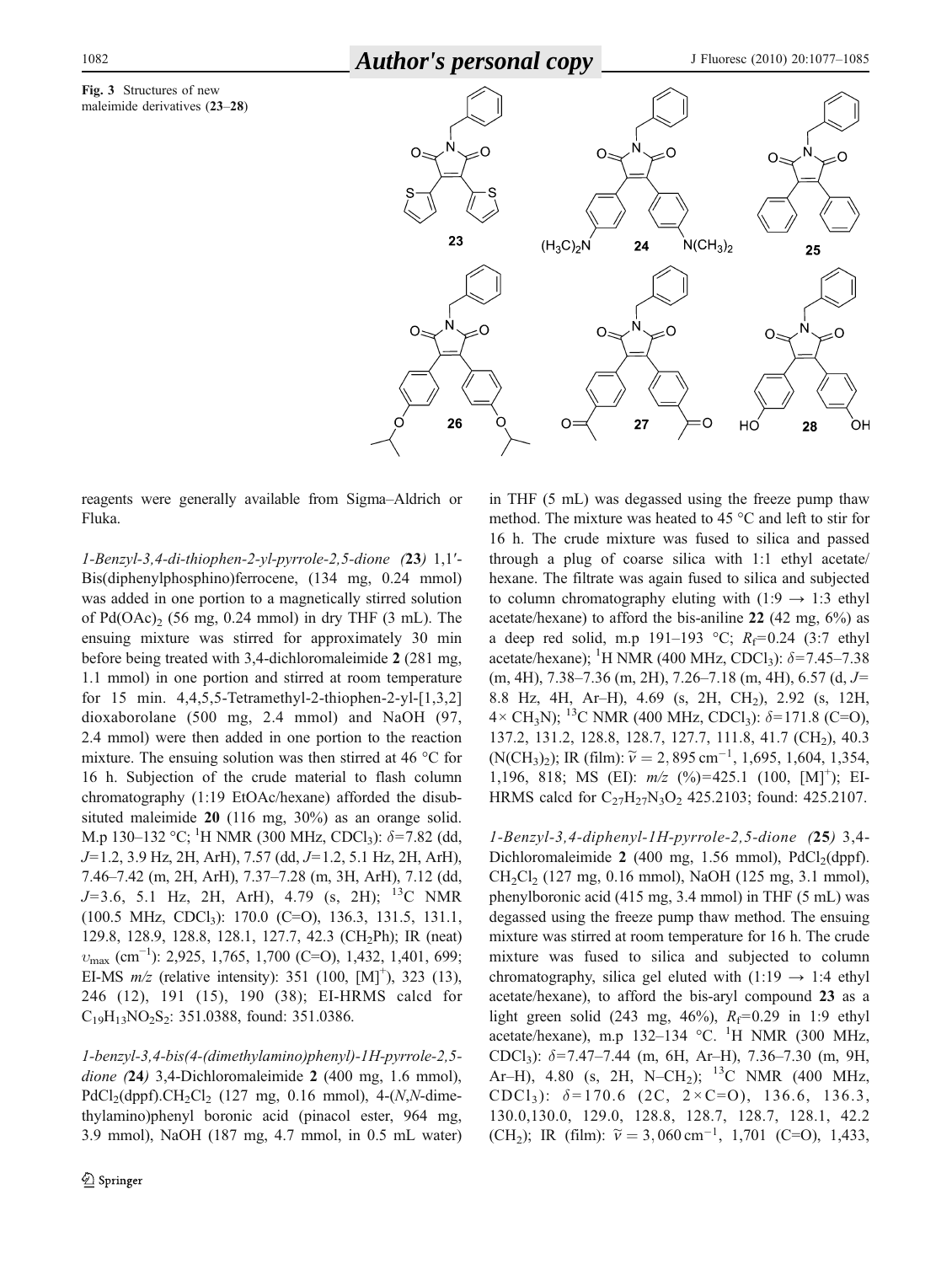<span id="page-7-0"></span>

Fig. 4 Measured excitation (a) and emission (b) spectra of new maleimide derivatives

1,401, 1,350, 1,075, 692; MS (EI): m/z (%)=339.1 (100) [M]<sup>+</sup>, 294.1 (32), 262.1 (21), 178.0 (37); EI-HRMS calcd for C23H17NO2 339.1259; found: 339.1252.

1-Benzyl-3,4-bis(4-isopropoxyphenyl)-1H-pyrrole-2,5-dione (26) 3,4-Dichloromaleimide 2 (400 mg, 1.6 mmol),

 $Pd_2(dba)$ <sub>3</sub>.CHCl<sub>3</sub> (161 mg, 0.16 mmol), dppf (173 mg, 0.16 mmol), NaOH (62 mg, 1.6 mmol), N-methyldicyclohexylamine (334 µL, 1.6 mmol), 4-isopropoxyphenylboronic acid (617 mg, 3.4 mmol) in THF (5 mL) was degassed using the freeze pump thaw method. The ensuing mixture was stirred at room temperature for 16 h, fused to silica and passed through a plug of coarse silica with 1:1 ethyl acetate/ hexane. The concentrated organic washings were subjected to column chromatography, 1:49 ethyl acetate/hexane to afford the bis-ether 24 (69 mg,  $9\%$ ) as an orange oil. <sup>1</sup>H NMR (300 MHz, CDCl<sub>3</sub>):  $\delta = 7.52 - 7.40$  (m, 6H, Ar–H), 7.39–7.24 (m, 3H, Ar–H), 6.86 (m, 4H, Ar–H), 4.81 (s, 2H, NCH<sub>2</sub>), 4.60 (septet,  $J=6.0$  Hz, 2H, 2×CH), 1.37 (d,  $J=$ 6.0 Hz, 12H,  $2 \times CH_3$ ), <sup>13</sup>C NMR (300 MHz, CDCl<sub>3</sub>):  $\delta$ = 171.2, 159.3, 136.8, 134.0, 131.6, 128.9, 128.8, 127.8, 121.1, 115.6, 70.0 (2×CH), 42.0 (CH<sub>2</sub>), 22.1 (2×CH<sub>3</sub>); IR (film):  $\tilde{v} = 3,019 \text{ cm}^{-1}$ , 2,980, 1,700 (C=O), 1,251, 1,215, 668; MS (EI):  $m/z$  (%)=455.1 (91, [M]<sup>+</sup>), 371.0 (100), 209.1 (25); EI-HRMS calcd for  $C_{29}H_{29}NO_4$  455.2097; found: 455.2109.

3,4-Bis(4-acetylphenyl)-1-benzyl-1H-pyrrole-2,5-dione (27) 3,4-Dichloromaleimide 2 (400 mg, 1.6 mmol)  $Pd_2(dba)$ <sub>3</sub>.CHCl<sub>3</sub> (161 mg, 0.16 mmol), dppf (173 mg, 0.16 mmol), NaOH (62 mg, 1.6 mmol), N-methyldicyclohexylamine (334 µL, 1.6 mmol), 4-acetylphenylboronic acid (562 mg, 3.4 mmol) in THF (5 mL) was degassed using the freeze pump thaw method. The ensuing mixture was left to stir at room temperature for 16 h. The crude mixture was fused to silica and subjected to column chromatography, silica gel eluted with  $(1:19 \rightarrow 1:4$  ethyl acetate/hexane) to afford the bis-aryl compound 25 as a light green solid (295 mg,  $45\%$ ),  $Rf=0.30$  in (2:3, ethyl acetate/hexane), m.p  $149-150$  °C. <sup>1</sup>H NMR (400 MHz, CDCl<sub>3</sub>):  $\delta$ =7.92–7.53 (m, 4H, Ar–H), 7.54–7.51 (m, 4H, Ar–H), 7.45–7.41 (m, 2H, Ar–H), 7.32–7.29 (m, 3H, Ar– H), 4.82 (s, 2H, N–CH<sub>2</sub>), 2.60 (s, 6H,  $2 \times CH_3$ ); <sup>13</sup>C NMR  $(400 \text{ MHz}, \text{CDCl}_3)$ :  $\delta$ =197.4, 169.6, 138.0, 136.52, 136.12, 132.8, 130.2, 129.0, 128.9, 128.58, 128.18, 42.4, 26.8; IR

Table 3 Calculated (in vacuo) and experimental (in hexane) wavelengths of maximum absorption and emission of new compounds. Calculated oscillator strengths are shown in parentheses

| Compound | $\lambda_{\rm max}^{\rm abs}$ (nm) calculated | $\lambda_{\max}^{\text{abs}}$ (nm) experimental | Dev. $(\%)$ | $\lambda_{\text{max}}^{\text{em}}$ (nm) calculated | $\lambda_{\text{max}}^{\text{em}}$ (nm) experimental | Dev. $(\%)$ |
|----------|-----------------------------------------------|-------------------------------------------------|-------------|----------------------------------------------------|------------------------------------------------------|-------------|
| 23       | 434.9 (0.530)                                 | 448 <sup>a</sup>                                | $-2.9$      | 552.3 (0.550)                                      | $575^{\rm a}$                                        | $-3.9$      |
| 24       | 418.2 (0.496)                                 | 474                                             | $-11.8$     | 568.2 (0.524)                                      | 596                                                  | $-4.7$      |
| 25       | 376.5(0.450)                                  | 344                                             | 9.4         | 477.3 (0.448)                                      | 512                                                  | $-6.8$      |
| 26       | 401.4 (0.476)                                 | 440                                             | $-8.8$      | 521.2 (0.498)                                      | 574                                                  | $-9.2$      |
| 27       | 373.2 (0.579)                                 | 363                                             | 2.8         | 473.5 (0.543)                                      | 504                                                  | $-6.1$      |
| 28       | 396.9 (0.478)                                 | 406                                             | $-2.2$      | 517.5 (0.487)                                      | 556                                                  | $-6.9$      |

<sup>a</sup> in dichloromethane solvent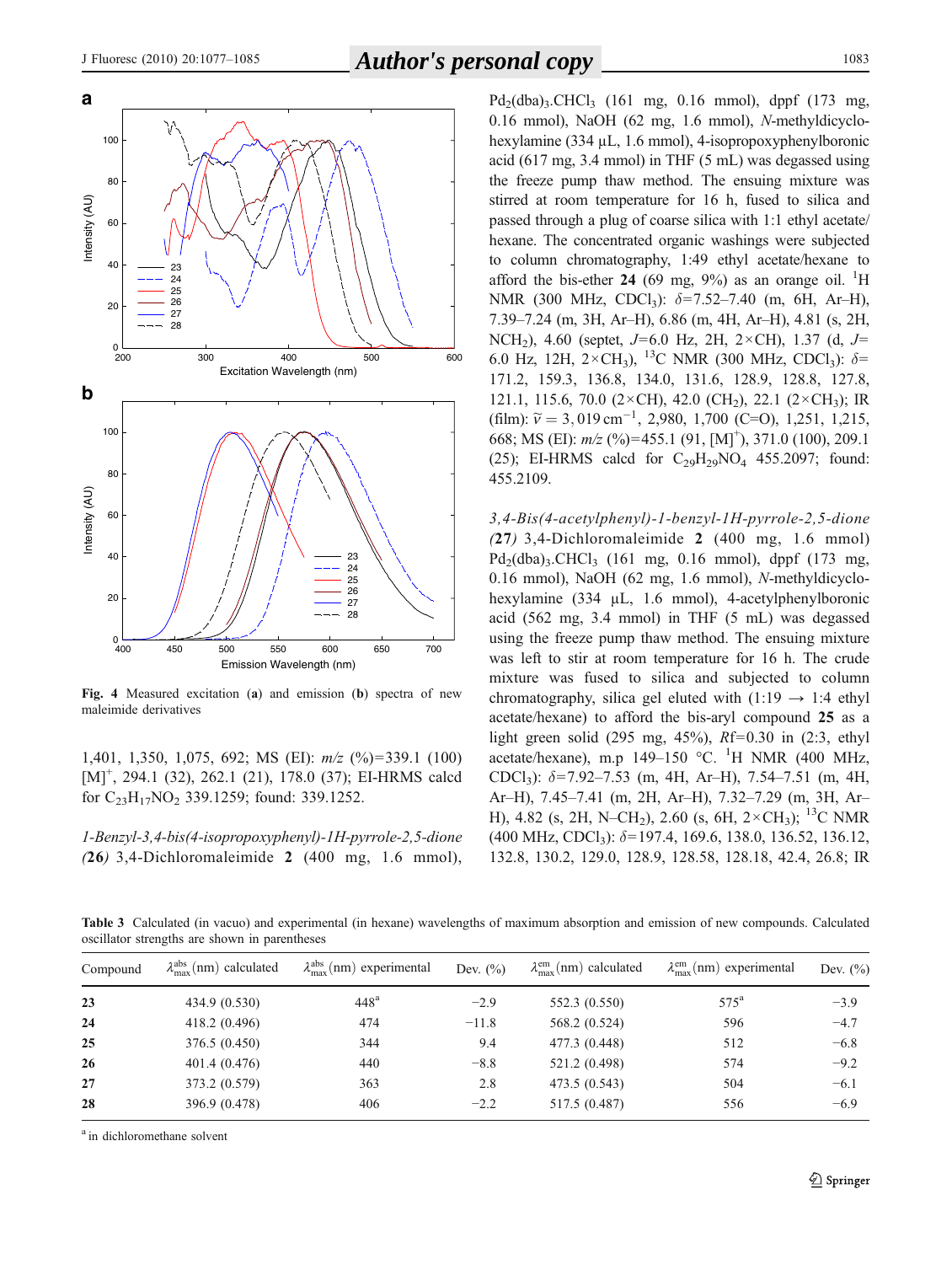<span id="page-8-0"></span> $(\text{film})$ :  $\tilde{v} = 3,011 \text{ cm}^{-1}$ , 1,705 (C=O), 1,685 (C=O), 1,401, 1,266, 832, 752; MS (EI): m/z (%)=423.1 (100, [M]<sup>+</sup>), 408.1 (45), 380.1 (27), 91.0 (34). EI-HRMS calcd for  $C_{27}H_{21}NO_4$  423.1471; found: 423.1465.

1-Benzyl-3,4-bis(4-hydroxyphenyl)-1H-pyrrole-2,5-dione (28) 3,4-Dichloromaleimide 2 (400 mg, 1.6 mmol) was  $PdCl<sub>2</sub>(dppf).CH<sub>2</sub>Cl<sub>2</sub>$  (191 mg, 0.23 mmol), 4hydroxyphenyl boronic acid (645 mg, 4.7 mmol), NaOH  $(187 \text{ mg}, 4.7 \text{ mmol}, \text{in } 0.5 \text{ mL water})$  in THF  $(5 \text{ mL})$  was degassed using the freeze pump thaw method. The ensuing mixture was stirred at room temperature for 16 h. To the ensuing mixture was treated with HCl (1.5 mL, 2 M) and the aqueous layer was extracted with ether  $(4 \times 20 \text{ mL})$ . The combined organic layers were dried (MgSO<sub>4</sub>) and concentrated under reduced pressure. The crude mixture was fused to silica and passed through a plug of coarse silica with 1:1 ethyl acetate/hexane to remove the palladium catalyst. The organic washings were treated with water (50 mL),  $K_2CO_3$ (20 mL, sat aq). Treatment of the separated aqueous layer (HCl, 20 mL, 2 M), extraction with ether  $(3 \times 50 \text{ mL})$ , drying  $(MgSO<sub>4</sub>)$  and concentration of the organic layers afforded diphenol  $26$  (110 mg, 18%) as an orange oil; <sup>1</sup>H NMR (300 MHz,  $d_6$ -acetone):  $\delta$ =7.46–7.20 (m, 9H, Ar–H), 6.90–6.82 (m, 4H, Ar–H), 4.80 (s, 2H, CH<sub>2</sub>; <sup>13</sup>C NMR (400 MHz,  $d_6$ -acetone):  $\delta$ =171.6, 159.6, 138.2, 134.9, 132.4, 129.3, 128.7, 128.2, 121.4, 116.2, 42.1; IR (KBr):  $\widetilde{v} = 3,393 \text{ cm}^{-1}, 1,693, 1,606, 1,351, 1,172,838; \text{MS (EI)}$  $m/z$  (%)=371.1 (100, [M]<sup>+</sup>); EI-HRMS calcd for C<sub>23</sub>H<sub>17</sub>NO<sub>4</sub> 371.1158; found: 371.0146.

### References

- 1. Landzettel WJ, Hargis KJ, Caboot JB, Adkins KL, Strein TG, Veening H, Becker HD (1995) High-performance liquid chromatographic separation and detection of phenols using 2-(9 anthrylethyl) chloroformate as a fluorophoric derivatizing reagent. J Chromatogr A 718:45–51
- 2. Coates J (2001) Considerations in the fluorescence detection of low levels of dissolved species in HPLC and other related liquid flow techniques. Appl Spectrosc Rev 36:299–314
- 3. Wang YL (1989) Fluorescent analog cytochemistry: tracing functional protein components in living cells. Methods Cell Biol  $29:1 - 12$
- 4. Small JV, Rottner K, Hahne P, Anderson KL (1999) Visualising the actin cytoskeleton. Micros Res Tech 47:3–17
- 5. Tsien RY, Miyawaki A (1998) Seeing the machinery of live cells. Science 280:1954–1955
- 6. Selvin PR (2000) The renaissance of fluorescence resonance energy transfer. Nat Struct Biol 7:730–734
- 7. Kanaoka Y (1977) Organic fluorescence reagents in the study of enzymes and proteins. Angew Chem Int Ed Engl 16:137–147
- 8. Sirk SJ, Olafsen T, Barat B, Bauer KB, Wu AM (2008) Sitespecific, thiol-mediated conjugation of fluorescent probes to

cysteine-modified diabodies targeting CD20 or HER2. Bioconjug Chem 19:2527–2534

- 9. Hendricks RT, Sherman D, Strulovici B, Broka CA (1995) 2-arylindolyl maleimides—novel and potent inhibitors of protein kinase C. Bioorg Med Chem Lett 5:67–72
- 10. Kosower EM (1982) Intramolecular donor-acceptor systems. 9. Photophysics of (phenylamino)naphthalenesulfonates: a paradigm for excited-state intramolecular charge transfer. Acc Chem Res 15:259–266
- 11. Jones GII, Jackson WR, Choi C, Bergmark WR (1985) Solvent effects on emission yield and lifetime for coumarin laser dyes. Requirements for a rotatory decay mechanism. J Phys Chem 89:298–300
- 12. Van Gompel JA, Schuster GB (1989) Photophysical behavior of ester-substituted aminocoumarins: a new twist. J Phys Chem 93:1292–1295
- 13. Takadate A, Masuda T, Murata C, Isobe A, Shinohara T, Irikura M, Goya S (1997) A derivatizing reagent-kit using a single coumarin fluorophore. Anal Sci 13:753–756
- 14. Matsunaga H, Santa T, Iida T, Fukushima T, Homma H, Imai K (1997) Effect of the Substituent Group at the isothiocyanate moiety of edman reagents on the racemization and fluorescence intensity of amino acids derivatized with2, 1, 3-benzoxadiazolyl isothiocyanates. Analyst 122:931–936
- 15. Saito R, Hirano T, Niwa H, Ohashi M (1997) Solvent and substituent effects on the fluorescent properties of coelenteramide analogues. J Chem Soc Perkin Trans 2:1711–1716
- 16. Fabian WMF, Niederreiter KS, Uray G, Stadlbauer W (1999) Substituent effects on absorption and fluorescence spectra of carbostyrils. J Mol Struct 477:209–220
- 17. Hutchison GR, Ratner MA, Marks TJ (2002) Accurate prediction of band gaps in neutral heterocyclic conjugated polymers. J Phys Chem A 106:10596–10605
- 18. Wang BC, Liao HR, Yeh HC, Wu WC, Chen CT (2005) Theoretical investigation of stokes shift of 3, 4-diaryl-substituted maleimide fluorophores. J Lumin 113:321–328
- 19. Uchiyama S, Santa T, Imai K (1999) Semi-empirical PM3 calcualtion reveals the relationship between the fluorescence characteristics of 4, 7-disubstituted benzofurazan compounds, the LUMO energy and the dipole moment directed from the 4 to the 7-position. Perkin Trans 2:569–576
- 20. Chachisvilis M, Chirvony VS, Shugla AM, Källebring B, Larsson S, Sundström V (1996) Spectral and photophysical properties of ethylene-bridged side-to-side porphyrin dimmers. 1. Ground-state absorption and fluorescence study and calculation of electronic structure of trans-1, 2-Bis(meso-octaethylporphyrinyl)ethane. J Phys Chem 100:13857–13866
- 21. Amati M, Lelj F (2003) Luminescent Compounds fac- and mer-Aluminum Tris(quinolin-8-olate). A pure and hybrid density functional theory and time-dependent density functional theory investigation of their electronic and spectroscopic properties. J Phys Chem A 107:2560–2569
- 22. Chakraborty A, Kar S, Nath DN, Guchhait N (2006) Photoinduced intramolecular charge transfer reaction in (E)-3-(4-Methylamino-phenyl)-acrylic acid methyl ester: a fluorescence study in combination with TDDFT calculation. J Phys Chem A 110:12089–12095
- 23. Uray G, Kelterer AM, Hashim J, Glasnov TN, Kappe CO, Fabian WMF (2009) Bisquinolones as chiral fluorophores—a combined experimental and computational study of absorption and emission characteristics. J Mol Struct 929:85–96, TDDFT
- 24. Sheikhshoaie I, Belaj F, Fabian WMF (2006) 1-(4-dimethylaminobenzyl)-2-(4-dimethylaminophenyl)-benzimidazole: Synthesis, X-ray crystallography and density functional theory calculations. J Mol Struct 794:244–250, TDDFT